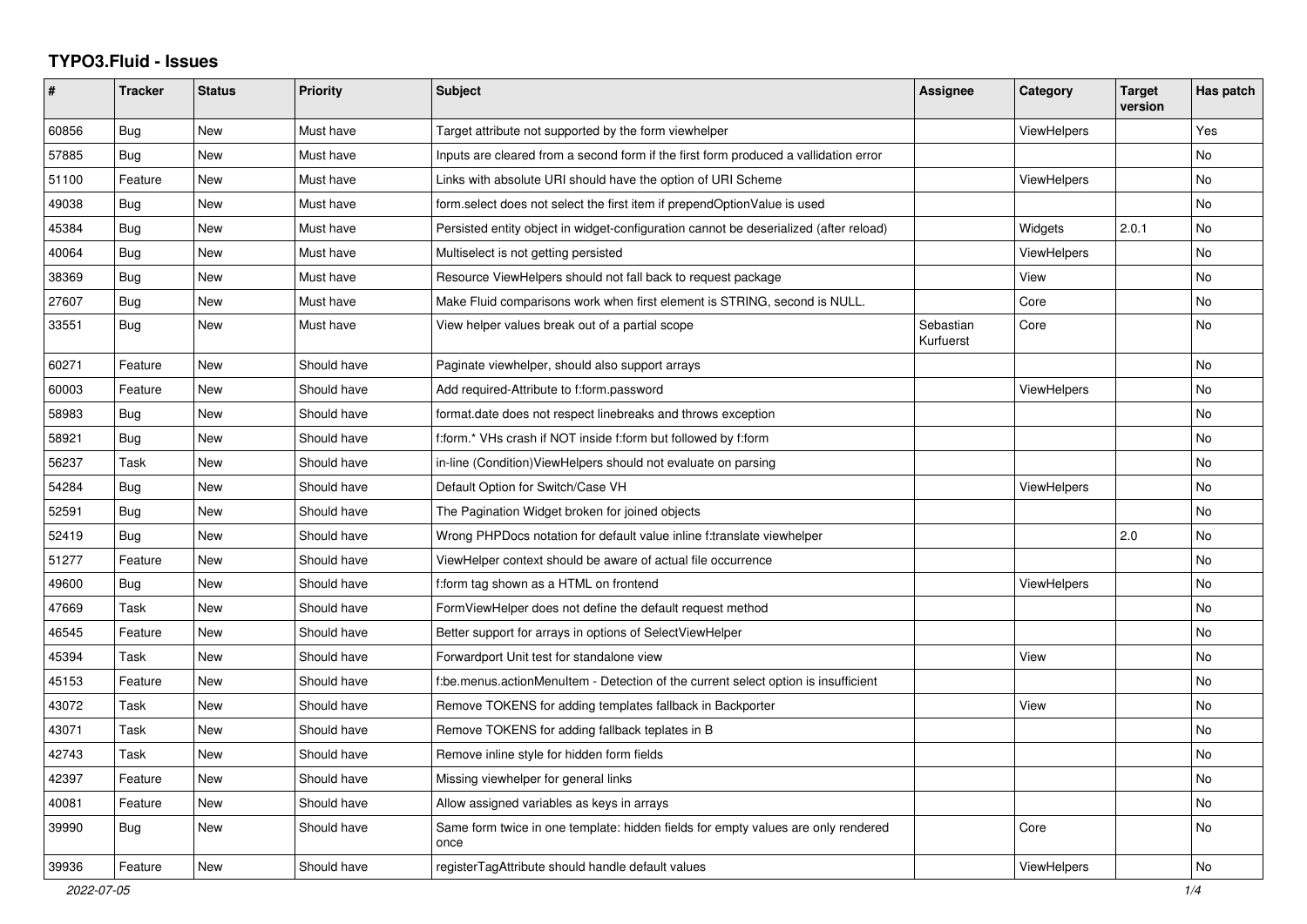| #     | <b>Tracker</b> | <b>Status</b> | <b>Priority</b> | Subject                                                                                                     | <b>Assignee</b>        | Category           | <b>Target</b><br>version | Has patch |
|-------|----------------|---------------|-----------------|-------------------------------------------------------------------------------------------------------------|------------------------|--------------------|--------------------------|-----------|
| 38130 | Feature        | New           | Should have     | Checkboxes and multiple select fields should have an assignable default value                               |                        |                    |                          | <b>No</b> |
| 37619 | Bug            | New           | Should have     | Fatal Error when using variable in name attribute of Section ViewHelper                                     |                        | ViewHelpers        |                          | No        |
| 36655 | Bug            | New           | Should have     | Pagination Links                                                                                            |                        | Widgets            |                          | No        |
| 36410 | Feature        | New           | Should have     | Allow templates to send arguments back to layout                                                            |                        | ViewHelpers        |                          | No        |
| 33215 | Feature        | New           | Should have     | RFC: Dynamic values in ObjectAccess paths                                                                   |                        |                    |                          | No        |
| 32035 | Task           | New           | Should have     | Improve fluid error messages                                                                                |                        | Core               |                          | Yes       |
| 31955 | Feature        | New           | Should have     | f:uri.widget                                                                                                |                        | Widgets            |                          | No        |
| 30937 | Bug            | New           | Should have     | CropViewHelper stringToTruncate can't be supplied so it can't be easily extended                            |                        | ViewHelpers        |                          | Yes       |
| 28554 | Bug            | New           | Should have     | (v4) implement feature flag to disable caching                                                              |                        |                    |                          | No        |
| 28553 | Bug            | New           | Should have     | improve XHProf test setup                                                                                   |                        |                    |                          | No        |
| 28552 | Bug            | New           | Should have     | (v5) write ViewHelper test for compiled run; adjust functional test to do two passes<br>(uncached & cached) |                        |                    |                          | No        |
| 28550 | Bug            | New           | Should have     | (v4) make widgets cacheable, i.e. not implement childnodeaccess interface                                   |                        |                    |                          | No        |
| 28549 | <b>Bug</b>     | New           | Should have     | make widgets cacheable, i.e. not implement childnodeaccess interface                                        |                        |                    |                          | No        |
| 13045 | Bug            | New           | Should have     | Entity decode of strings are different between if-conditions and output of variable                         |                        |                    |                          |           |
| 10911 | Task           | New           | Should have     | Tx_Fluid_ViewHelpers_Form_AbstractFormViewHelper->renderHiddenIdentityField<br>should be more reliable      |                        | ViewHelpers        |                          | No        |
| 9950  | Task           | New           | Should have     | Binding to nested arrays impossible for form-elements                                                       |                        | <b>ViewHelpers</b> |                          |           |
| 9514  | Feature        | New           | Should have     | Support explicit Array Arguments for ViewHelpers                                                            |                        |                    |                          |           |
| 8648  | Bug            | New           | Should have     | format.crop ViewHelper should support all features of the crop stdWrap function                             |                        | ViewHelpers        |                          | No        |
| 4704  | Feature        | New           | Should have     | Improve parsing exception messages                                                                          |                        | Core               |                          |           |
| 3481  | Bug            | New           | Should have     | Use ViewHelperVariableContainer in PostParseFacet                                                           |                        | Core               |                          | No        |
| 54195 | Task           | New           | Should have     | Rename and move FormViewHelper's errorClass value, currently 'f3-form-error'                                | Adrian Föder           | ViewHelpers        |                          | No        |
| 37095 | Feature        | New           | Should have     | It should be possible to set a different template on a Fluid TemplateView inside an<br>action               | Christopher<br>Hlubek  |                    |                          | No        |
| 12863 | Bug            | New           | Should have     | Attributes of a viewhelper can't contain a '-'                                                              | Sebastian<br>Kurfuerst | Core               |                          | No        |
| 62346 | Feature        | New           | Could have      | f:comment should have high precende                                                                         |                        | Core               | 3.x                      | No        |
| 60181 | Feature        | New           | Could have      | Caching mechanism for Fluid Views/Templates                                                                 |                        | View               |                          | ΝO        |
| 48355 | Feature        | New           | Could have      | Assign output of viewhelper to template variable for further processing.                                    |                        |                    |                          |           |
| 36559 | Feature        | New           | Could have      | New widget progress bar                                                                                     |                        |                    |                          | Yes       |
| 34309 | Task           | New           | Could have      | Unknown ViewHelpers cause exception - should be handled more graceful                                       |                        | ViewHelpers        |                          | No        |
| 30555 | Feature        | New           | Could have      | Make TagBuilder more extensible                                                                             |                        | Core               |                          | No        |
| 10472 | Feature        | New           | Could have      | Fluid Standalone distribution                                                                               |                        | Core               |                          | No        |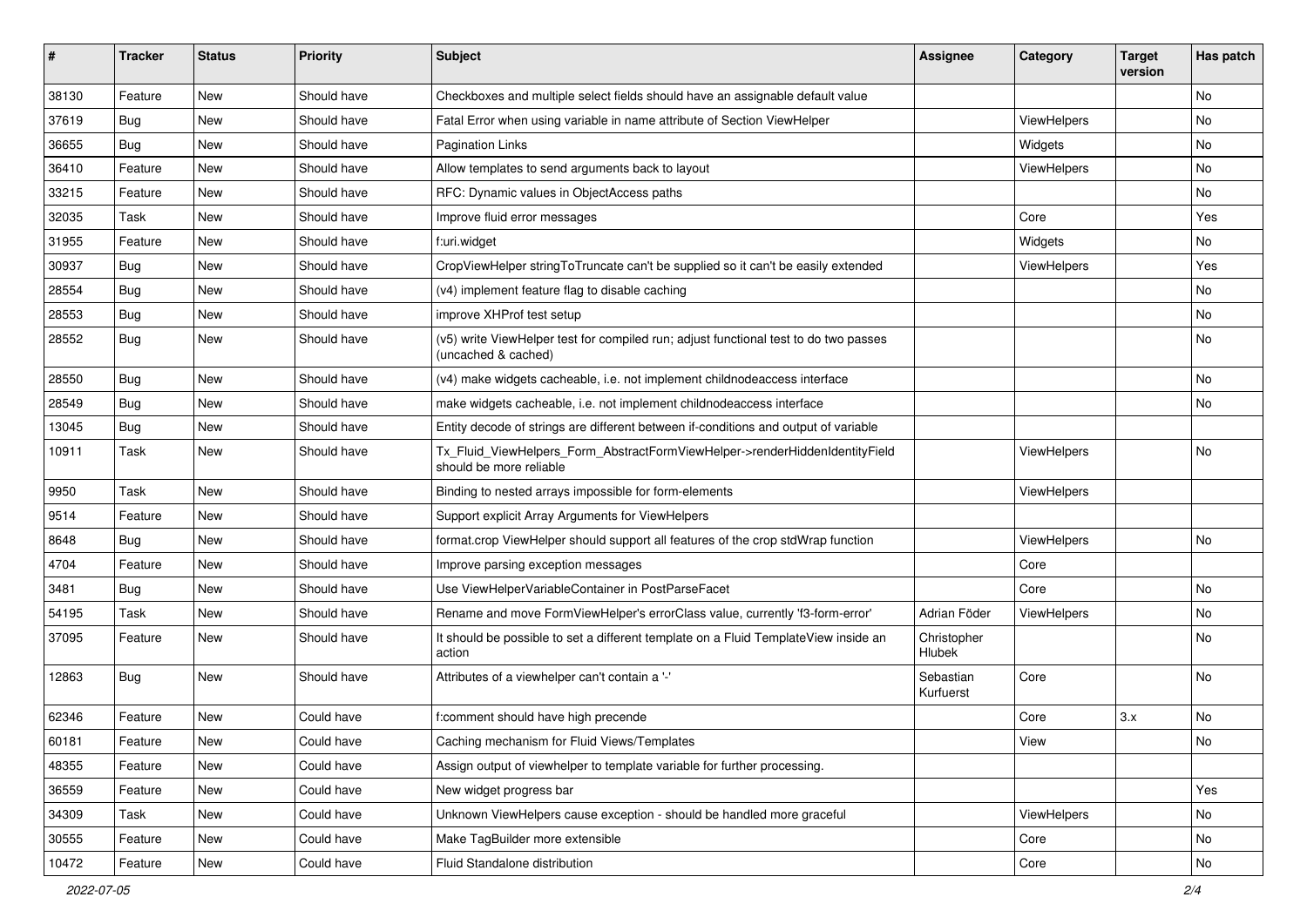| #     | <b>Tracker</b> | <b>Status</b>            | <b>Priority</b>      | <b>Subject</b>                                                                                       | <b>Assignee</b>             | Category    | <b>Target</b><br>version | Has patch |
|-------|----------------|--------------------------|----------------------|------------------------------------------------------------------------------------------------------|-----------------------------|-------------|--------------------------|-----------|
| 7608  | Feature        | New                      | Could have           | Configurable shorthand/object accessor delimiters                                                    |                             | Core        |                          | Yes       |
| 1907  | Feature        | New                      | Could have           | Default values for view helpers based on context                                                     |                             | Core        |                          |           |
| 3725  | Feature        | New                      | Could have           | <b>CSS Engine</b>                                                                                    | Christian Müller            | ViewHelpers |                          | No        |
| 26664 | Task           | New                      | Won't have this time | Clean up Form ViewHelpers                                                                            |                             | ViewHelpers |                          | No        |
| 26658 | Task           | New                      | Won't have this time | Make Form ViewHelpers consistent                                                                     |                             | ViewHelpers |                          | No        |
| 28551 | <b>Bug</b>     | Accepted                 | Should have          | (v4) backport VHTest                                                                                 | Sebastian<br>Kurfuerst      |             |                          | No        |
| 5933  | Feature        | Accepted                 | Should have          | Optional section rendering                                                                           | Sebastian<br>Kurfuerst      | ViewHelpers |                          | <b>No</b> |
| 9005  | Feature        | Accepted                 | Could have           | Fluid Template Analyzer (FTA)                                                                        | Sebastian<br>Kurfuerst      |             |                          |           |
| 33628 | <b>Bug</b>     | <b>Needs</b><br>Feedback | Must have            | Multicheckboxes (multiselect) for Collections don't work                                             | Christian Müller            | ViewHelpers |                          | No        |
| 46289 | Bug            | Needs<br>Feedback        | Should have          | Enable Escaping Interceptor in XML request format                                                    |                             | View        | 2.0.1                    | No        |
| 46091 | Task           | Needs<br>Feedback        | Should have          | Show source file name and position on exceptions during parsing                                      |                             |             |                          | No        |
| 45345 | Feature        | Needs<br>Feedback        | Should have          | Easy to use comments for fluid that won't show in output                                             |                             |             |                          |           |
| 3291  | Feature        | Needs<br>Feedback        | Should have          | Cacheable viewhelpers                                                                                |                             |             |                          | No        |
| 58862 | Bug            | Needs<br>Feedback        | Should have          | FormViewHelper doesn't accept NULL as value for \$arguments                                          | Bastian<br>Waidelich        | ViewHelpers |                          | Yes       |
| 8491  | Task           | Needs<br>Feedback        | Should have          | link.action and uri.action differ in absolute argument                                               | Karsten<br>Dambekalns       | ViewHelpers |                          | <b>No</b> |
| 36662 | <b>Bug</b>     | <b>Needs</b><br>Feedback | Should have          | Checked state isn't always correct when property is collection                                       | Kevin Ulrich<br>Moschallski | ViewHelpers | 1.1.1                    | No        |
| 33394 | Feature        | Needs<br>Feedback        | Should have          | Logical expression parser for BooleanNode                                                            | <b>Tobias Liebig</b>        | Core        |                          | No        |
| 8989  | Feature        | Needs<br>Feedback        | Could have           | Search path for fluid template files                                                                 |                             | View        |                          | <b>No</b> |
| 5636  | Task           | Under Review             | Must have            | Form_RadioViewHelper and CheckBoxViewHelper miss check for existing object<br>before it is accessed. |                             |             |                          | No        |
| 51239 | <b>Bug</b>     | <b>Under Review</b>      | Must have            | AbstractViewHelper use incorrect method signature for "\$this->systemLogger->log()"                  | Adrian Föder                | Core        |                          | Yes       |
| 59057 | <b>Bug</b>     | <b>Under Review</b>      | Must have            | Hidden empty value fields shoud be disabled when related field is disabled                           | Bastian<br>Waidelich        | ViewHelpers |                          | No        |
| 65424 | <b>Bug</b>     | <b>Under Review</b>      | Should have          | SelectViewHelper must respect option(Value Label)Field for arrays                                    |                             | ViewHelpers |                          | No        |
| 52536 | Bug            | <b>Under Review</b>      | Should have          | Errorclass not set if no property-attribute set                                                      |                             |             |                          |           |